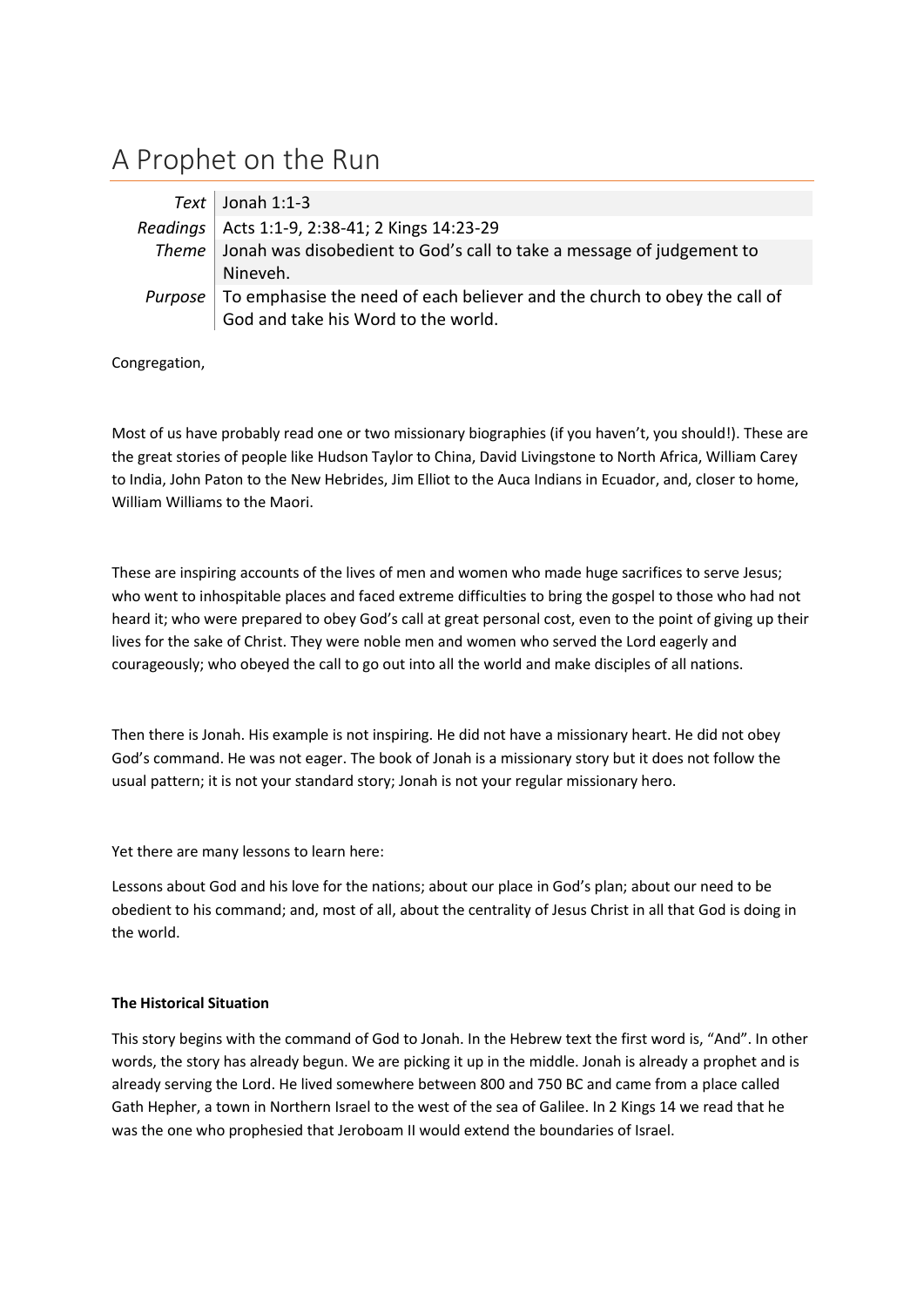Jereboam was the King of Israel, the Northern kingdom. He had a long reign of 41 years from 793 to 753 BC. Even though he was an evil king the Lord was merciful to Israel and allowed the nation to prosper.

Jeroboam was able to extend the borders of Israel because Assyria had attacked Israel's northern neighbour Syria and had weakened them, allowing him to take advantage of that weakness.

At the same time Assyria was weakened by internal struggles and turmoil and it was not in a position to prevent Israel from expanding. So although Israel was a minor power, she was growing in strength at a time when the ruling world empire of Assyria was comparatively weak.

It was at this time that God commanded Jonah to go to Nineveh. The prophet was sent at a time when his ministry would have the greatest effect.

**"Go to the great city of Nineveh",** God says to Jonah. This was an ancient city with a long history having been founded by Nimrod, as described in the early chapters of Genesis (10:11-12).

It was often known as "The Great City". We know from chapter 4:11 that there were 120,000 people living there, and in chapter 3:3 we are told that a visit to the city "required three days". That could be a description of the greater city which was about 60 miles in circumference, or it could be a way of describing a medium sized city by the standards of the day. In 700 BC it was made the capital city of Assyrian Empire but in 612 BC, about 100 years later, it fell to the Babylonian armies and was destroyed.

One day "The word of the Lord came to Jonah Son of Amittai: 'Go to the great city of Nineveh and preach against it because **its wickedness has come up before me."** This is similar to the language used to describe the cities of Sodom and Gomorrah. In chapter 3:8 the King of Nineveh acknowledges "their evil ways and their violence". And the prophet Nahum has a long list of the sins of the city including cruelty, bloodshed, lust, lies, prostitution, witchcraft and exploitation.

Jonah had to do what God commanded all the prophets to do: **"Preach against it"**. The word preach can also mean call, proclaim, or cry. The prophets of God received a direct word from the Lord and then they had to proclaim it to the people. This involved *forth*-telling as well as *fore-*telling; an explanation of God's word about the present situation as well as predictions about the future.

He was not at all keen on this assignment.

To be fair, this was *not the easiest* of missions. Nineveh was about 500 miles east of Jonah's home town, far across the desert sands. There was no Assyrian Air Flight and no Israeli Bullet Train to ease the journey.

What's more, Jonah, like most of the Jews, did not have a great love for the Gentiles. Nineveh was not high on his prayer list; in fact, it probably wasn't there at all! The Jews despised the Gentiles and he did not want to preach to *them*!

Moreover, he was a bringer of bad tidings: It was a message of gloom and doom – "Preach against it, because its wickedness has come up before me." These were going to be "hellfire and brimstone" sermons!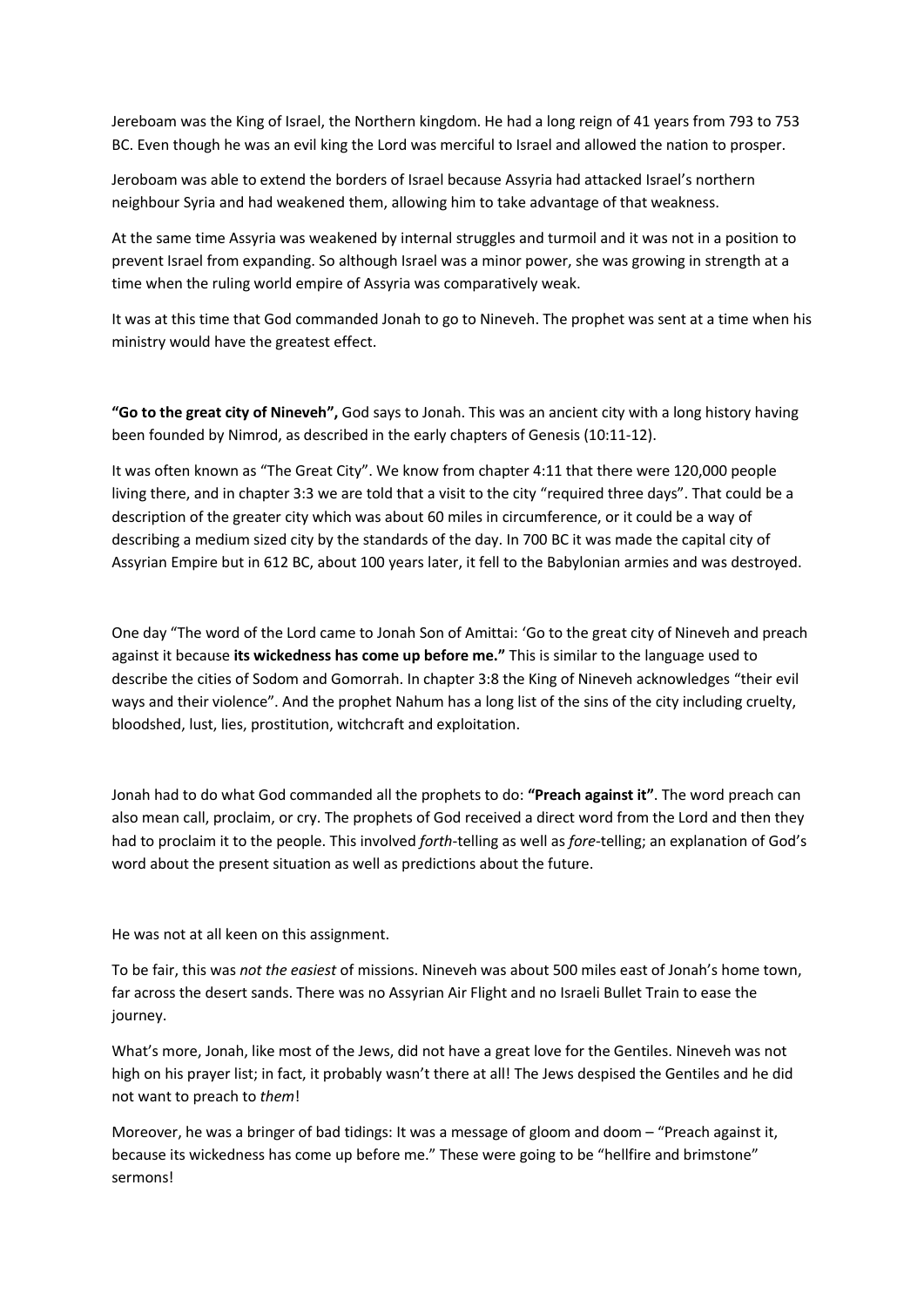This was not a sought after assignment for a Hebrew prophet. It was not, to be sure, a mission impossible, but it certainly wasn't a plum job either!

He could have anticipated a *hostile* reaction! However, he anticipated the *opposite* reaction.

At the end of the story God decides to spare Nineveh because they repent. Jonah is upset! He is angry! He is mad! And he explains why; "O Lord, is this not what I said when I was still at home? That is why I was so quick to flee to Tarshish. I knew that you are a gracious and compassionate God, slow to anger and abounding in love, a God who relents from sending calamity." (4:2).

"You see", he says, "I told you so! I knew this would happen! I knew they would repent and that you would let them off the hook!" He wanted the city punished, obliterated, annihilated, destroyed!

So he decided he would not go. **"But Jonah ran away from the Lord and headed for Tarshish"** (vs 3).

Tarshish was probably a Phoenician mining colony near Gibraltar in what is now south west Spain. In 1 Kings 10:22 we read that King Solomon had a fleet of "Ships of Tarshish at sea along with the ships of Hiram. Once every three years it returned carrying gold, silver and ivory, and apes and baboons." These were ships that sailed the Mediterranean, from Israel at one end to Tarshish at the other end.

Nineveh was 500 miles to the East; Tarshish was a far as you could go to the West. It was at the edge of the then known world. Jonah did not want to go to Nineveh. So he went in the opposite direction, as far away as he could go!

When God came to his prophets most of them did what he told them to do.

*Amos* felt he couldn't do anything else: (3:8)

"The lion has roared – who will not fear? The sovereign Lord has spoken – who can but prophesy?"

*Moses* was very reluctant to go to Egypt and speak to the Pharaoh, and he had a list of excuses as long as your arm, but in the end he went.

And *most of the others* stepped up to the mark and did what they were told, even with extremely difficult assignments: Think of Elijah going to Ahab, Jeremiah in the years leading up to the fall of Jerusalem, and Ezekiel prophesying to God's people in exile.

But not our friend Jonah. No sir! He wasn't going to Nineveh. He "ran away from the Lord and headed for Tarshish." (3a). This was rebellion – blatant, planned and deliberate. Now Nineveh fades into the background for two chapters while the story concentrates on the shocking disobedience of the prophet.

Jonah wanted to run away from the Lord. The Hebrew reads that he fled **"from the face of the Lord".** The NASB translates it; "from the presence of the Lord." The phrase has the sense of being "in the full view of the Lord".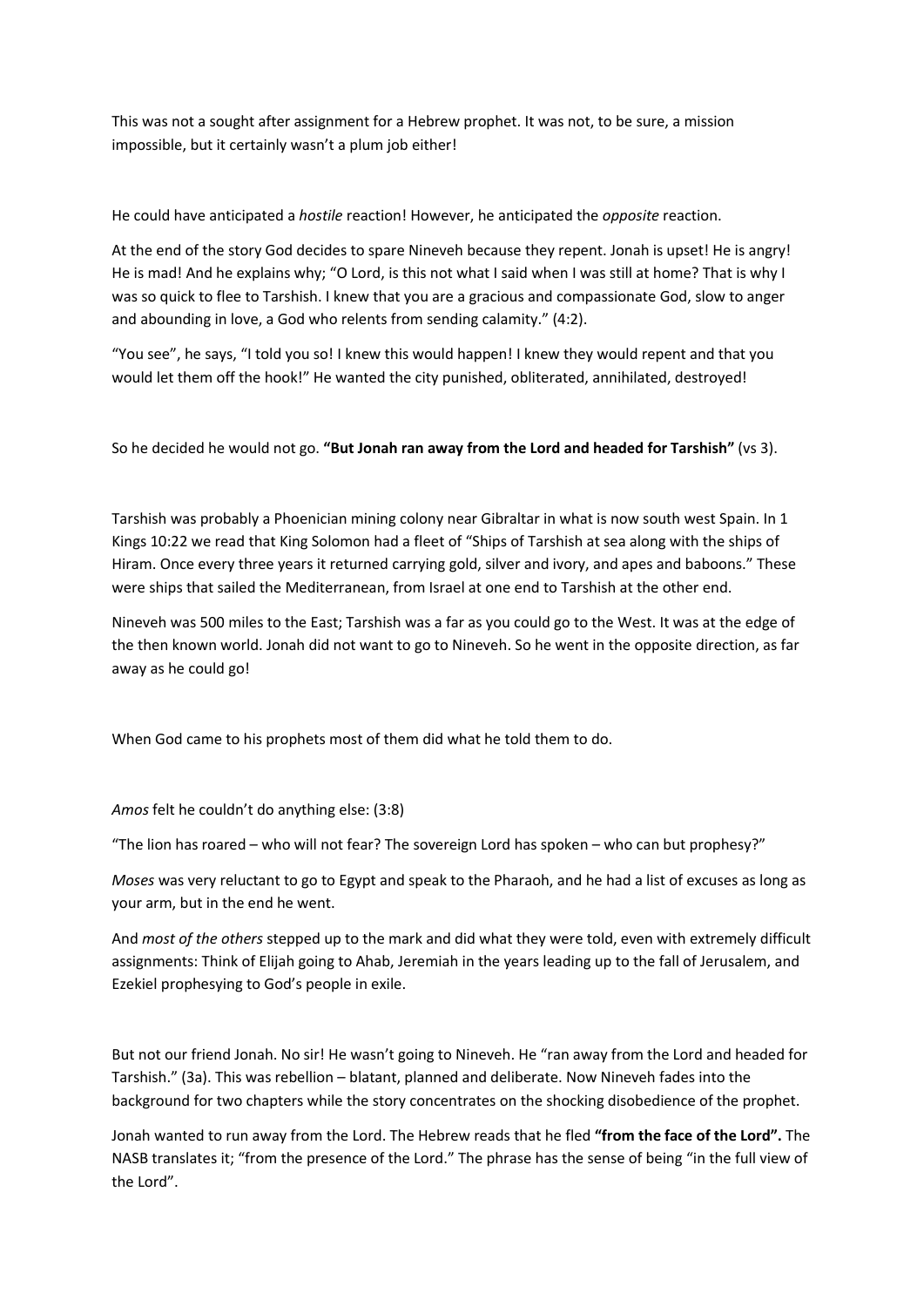That same phrase is repeated at the end of verse 3 for emphasis. The repetition of these words highlights how ridiculous this was. This was impossible. He could not get away from the Lord like this. The Lord is omnipresent – everywhere present; and he is omniscient – all-knowing.

Psalm 139 explains this with a series of questions and answers, like a catechism: "Where can I go from your Spirit? Where can I flee from you presence? If I go up to the heavens you are there. If I make my bed in the depths you are there" (verses 7-8).

Remember this in your own life. The Lord sees everything you do. Nothing, absolutely nothing, escapes his notice. He knows your every thought, every action, and every word. He sees through every hidden motive. He knows you through and through. Nothing is hidden from him.

So Jonah headed off to find a travel agent in the busy sea port of Joppa who could advise him on the best means to get to Tarshish. The many verbs in verse 3 give us an impression of the hustle and bustle of the prophet as he sought to get away from the Lord: "He went down to Joppa, where he found a ship bound for that port. After paying the fare, he went aboard and sailed for Tarshish to flee from the Lord."

No doubt he found confirmation for his plans in what happened in Joppa. He arrived there and it just so happened that there was a ship going to exactly the place he wanted to go to! So he was confirmed in his disobedience. He convinced himself this was the right thing to do.

We need to be careful that we don't fall into the same trap. Circumstances are a poor guide for finding God's will because they can be read in many different ways. Is this event an open door or a temptation? Is God sending you an opportunity or is he testing your resolve to be faithful to him? Matthew Henry comments that "The ready way is not always the right way"; and someone else has observed that "getting away with the crime is no proof that God approves of what you have done."

Jonah may well have taken it this way. His disobedience certainly did not keep him awake at night. He went on board and fell asleep and even slept on soundly through a mighty storm!

But he could not get away from the presence of the Lord; he could not disappear from the face of God. The Lord did not give up on his runaway prophet. God had his eye on him. We see that in the rest of the story.

Jonah heard the call of God and he disobeyed. How you respond to the call of God on your life? Sure, we don't have God speaking to us directly like he did to Jonah and the other prophets. But we have the Word of the Lord in the Bible. We have this revelation of his will – also in this book here.

The book of Jonah tells us about God's loving concern for all people. It illustrates the vast scope of God's love. That love of the Lord is reflected in his command to "Go and make disciples of all nations" (Matthew